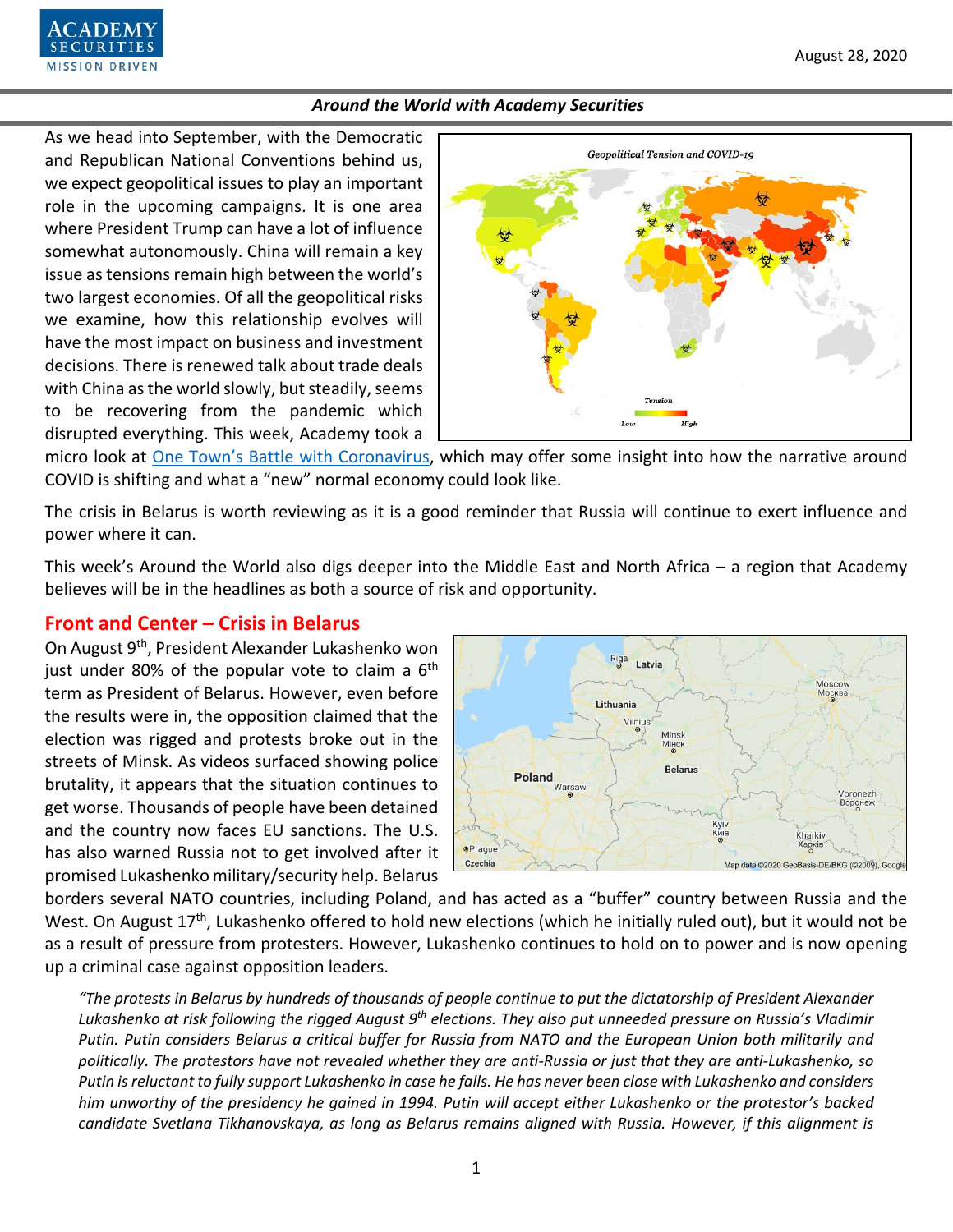

*threatened, we could expect Russia to use measures to maintain influence and keep Belarus from drifting towards NATO, the European Union, and democracy." General Robert Walsh*

*"Russia will not get involved militarily (overtly). Putin will embrace the exercise of power through special operations forces, which is probably already ongoing. Remember, in Crimea, the Russian use of special operations forces was "elegant." Lukashenko will retain power if he can keep his military and interior security forces in place and empowered." General Spider Marks*

# **China Update**

As we discussed during our recent [Webinar,](https://www.academysecurities.com/treating-china-as-a-strategic-competitor-implications-for-corporations-and-investors/) the situation in the South China Sea continues to deteriorate. As the U.S. Navy's Ronald Regan Carrier Strike Group conducts further maritime stability exercises in the South China Sea, China is also conducting war games in the region. The U.S. has also moved forward with the sale of 66 F-16 fighter jets to Taiwan, the largest sale of military equipment to Taiwan in years. In Hong Kong, the U.S. has ended its extradition treaty. However, even as tensions continue to rise, Chinese and U.S. officials will be reviewing the progress of the "Phase One" trade deal. China has so far fallen short of the agreed to purchases, but the pandemic has been blamed for reduced demand. However, the flooding in Southern China, the worst in decades, has taken a toll on rice, wheat, and other crop production along the Yangtze River.



While the Three Gorges Dam appears to be holding, the damage has already been done and food security is now an issue.

*"The recent signals that China is willing to further discuss the Phase One trade deal with the U.S. only means that they are focused on their "long march" and what is good for the Communist Party. They are not willing to slow their economic growth and become party to a Cold War with the U.S. while China is rising as a global power. They see keeping trade talks open with the U.S. as vital to achieving strategic growth and the re-emergence of China as the "Middle Kingdom." No one should read this as a sign of weakness from the pressure the U.S. has been putting on China using all means of national power.*

*President Xi Jinping has consolidated power around him through personally executed purges of the CCP and massive changes to the command structures of the military, security, and intelligence apparatus. He knows that keeping him and the CCP in power requires the support of the Chinese people. The economy has been growing since he took power and he can't afford to let off the gas even if this requires negotiating with President Trump on trade. President Xi is thinking strategically by pulling back into a more independent and internal economic focus with less dependence on U.S. companies. However, he realizes the need to provide renewed confidence in foreign companies looking to conduct business in China if he is to realize the objectives of his Belt and Road Initiative and maintain his grip on power. President Trump is a businessman and can be expected to maintain ongoing trade negotiations. He also sees the importance of U.S. economic growth in key agricultural and manufacturing swing states in the run up to the November election despite his anti-China rhetoric following the Coronavirus." General Robert Walsh*

*"The spate of challenges China now faces are ephemeral. Chinese strategy is unaffected by external pressures. Beijing realizes that normalization of relations with Taiwan is not an immediate reality especially in light of American military resilience and presence in the South China Sea. The posturing in the SCS is the new normal. The visible military competition is what we see. What is most threatening and dangerous is the persistent and provocative presence in cyberspace. That struggle will continue and defines our level of engagement. Also, contrary to public opinion, Chinese hawks are strong and influential. The military does not hesitate to do the "dirty work" necessary to*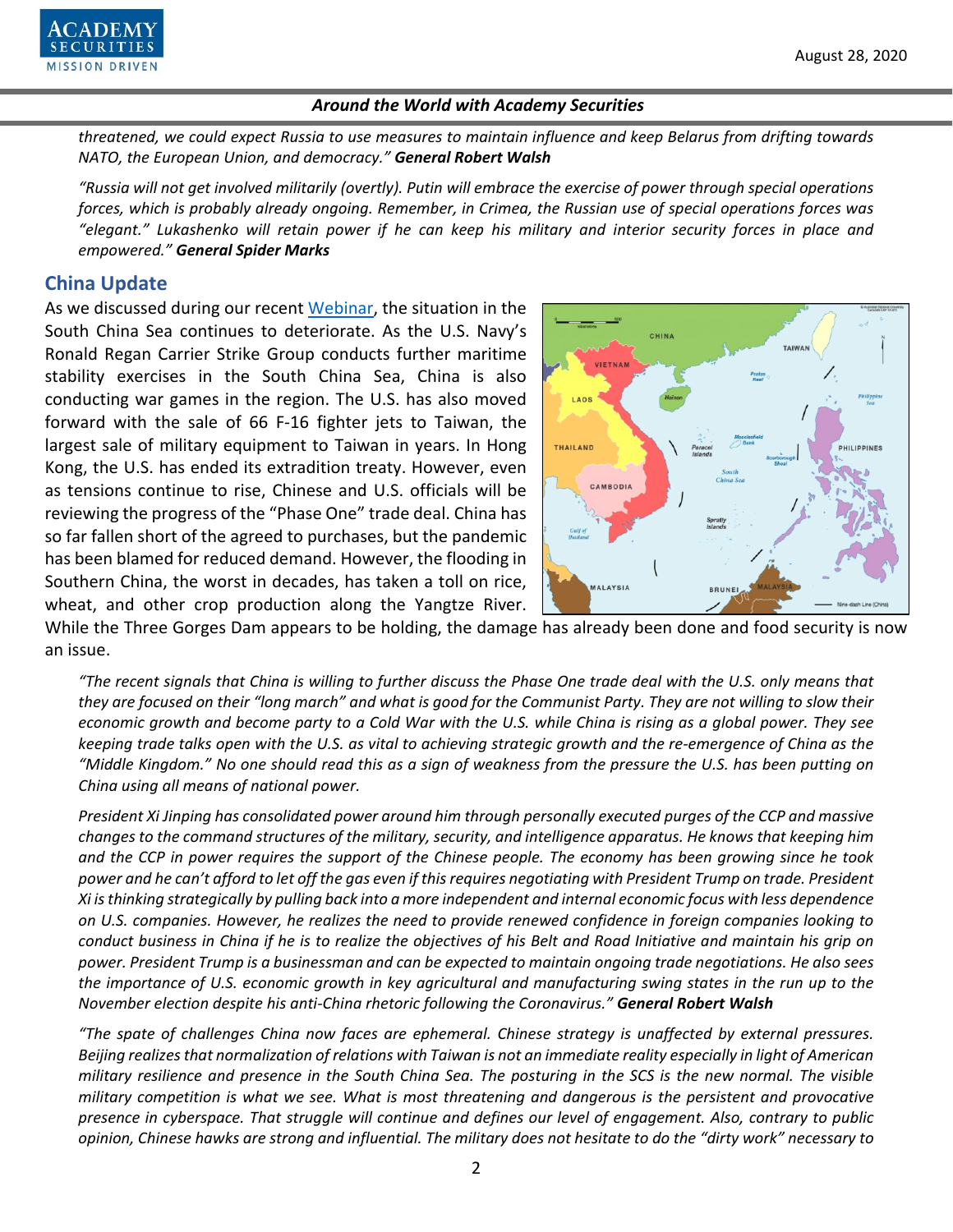

*achieve the CCP's strategic objectives. Although a tactical fight is not in China's best interest, mistakes can result from aggressive and provocative behavior. The "danger close" Chinese missile launches earlier this week at U.S. warships are an example of high-risk tactics which the Chinese must assume are without consequence. De-escalation is what our military does professionally, as is the application of precise and devastating military power." General Spider Marks*

## **Middle East and North Africa**

### **Iran**

In our previous [ATW,](https://www.academysecurities.com/wordpress/wp-content/uploads/2020/08/Around-the-World-with-Academy-Securities_8-14-20.pdf) we reported that the U.S. was actively trying to extend the arms embargo on Iran that is set to expire in the next two months. However, this action was voted down in the UN Security Council. As a result, the U.S. will now try to reinstate sanctions on Iran via a "snapback". While the U.S. withdrew from the 2015 Iran nuclear

deal, it still remains a participant, and can force a re-establishment of the sanctions if it believes that Iran is in violation of the agreement. Secretary Pompeo notified the UN Security Council of the request to reinstate the sanctions in response to Iran's violations of the 2015 deal. The Security Council has 30 days to vote to continue the sanctions relief, and if it does not, the sanctions will automatically be re-imposed. Iran continues to support its proxy forces in the region and the sanctions/embargo are directly targeting those programs. Tensions in the region continue to build between Iran and the UAE as well after news of the agreement with Israel was



announced. Iran recently detained a UAE fishing boat after an incident that left an Iranian fisherman dead. Increased uranium enrichment (even while Iran agreed to IAEA inspections), new long-range cruise and ballistic missiles, and Iran's support of proxy forces in the region are the key reasons why the U.S. is looking to reinstate the sanctions and the arms embargo. Finally, the U.S. continues to squeeze Iran and its ability to fund its weapons programs by broadening its economic ties (oil and gas infrastructure, in particular) with Iraq in an effort to reduce Iraq's reliance on Iranian energy sources.

*"The U.S. failure two weeks ago to extend the UN arms embargo against Iran has now led the U.S. to initiate a process in which "snapback" sanctions against Iran would occur for their failure to comply with the Iran nuclear deal. Other countries on the UN Security Council have said that the U.S. does not have the legal right to initiate "snapback" sanctions because it pulled out of the deal in 2018. Secretary of State Pompeo contests that opinion. The U.S. position is that countries on the Security Council have to now submit a resolution to stop the "snapback" on which the U.S., as a permanent member of the Security Council, could veto. This is becoming a nightmare scenario for the UN Security Council which seeks unanimity. The U.S. stated it is "very clear" that it will do everything in its power to keep Iran from becoming an arms market for violent terrorists around the world. I expect the UN to try to find a way to delay the decision until after the U.S. election in hopes that a Biden administration would return to the former Obama administration's support for the current nuclear deal. I also expect that the "snapback" sanctions and the arms embargo on Iran will be redlines for the Trump administration as they use them to ratchet up support for reelection." General Robert Walsh*

*"The UN will not support increased sanctions against Iran. It simply will not happen. The U.S. must keep maximum pressure on the Tehran regime. The Iranian regime remains viable and is expanding its relations with China. Again, our efforts vis-a-vis Iran should be front and center in our relations with China. An "outside-in" strategy is the only way to bridge the widening chasm between Washington and Tehran." General Spider Marks*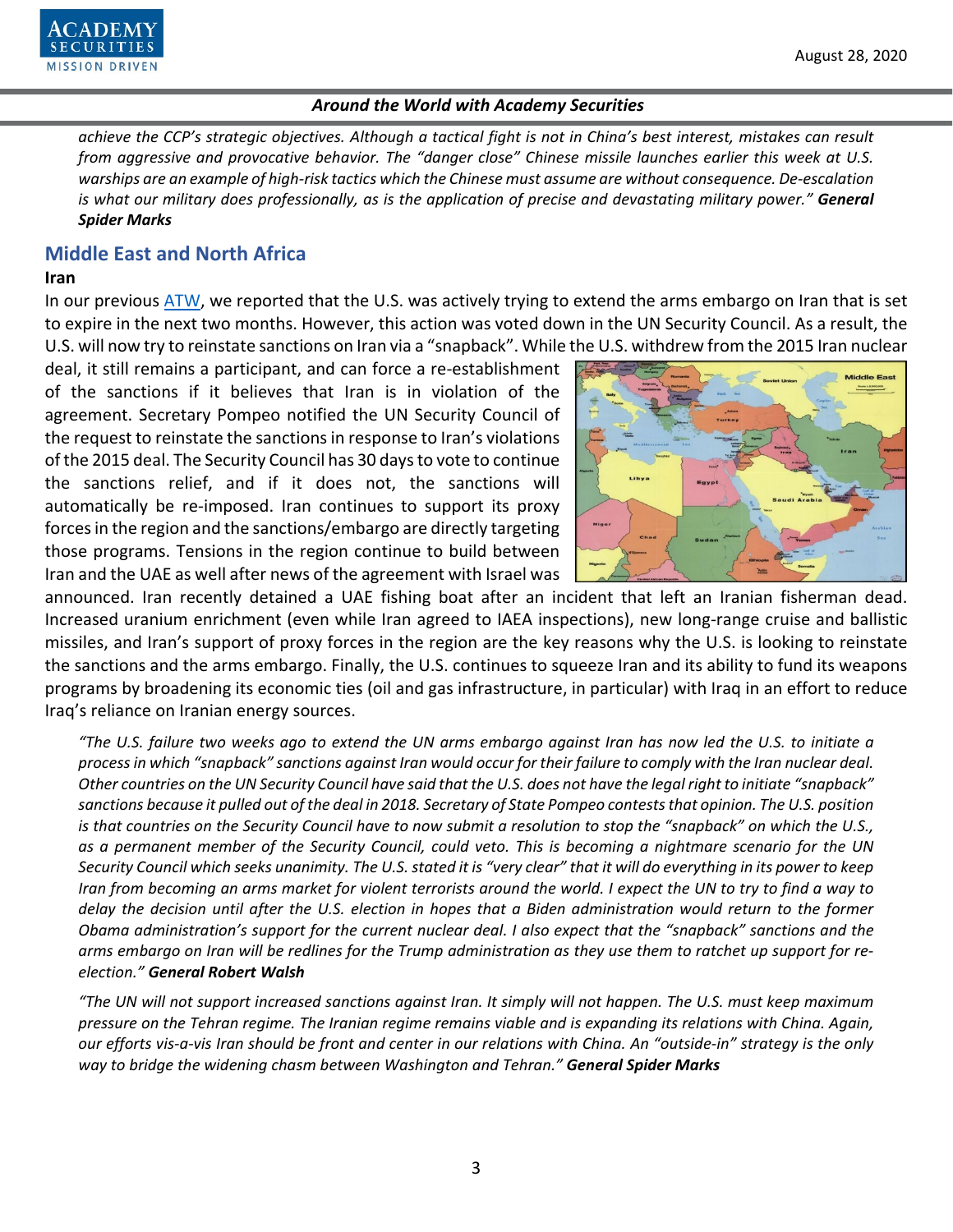

### **Israel/UAE Peace Deal**

Also in our previous [ATW,](https://www.academysecurities.com/wordpress/wp-content/uploads/2020/08/Around-the-World-with-Academy-Securities_8-14-20.pdf) we reported on the announcement of an agreement between Israel and the UAE to fully normalize relations between the two countries. The UAE would be the  $3<sup>rd</sup>$  Arab nation to establish diplomatic relations with Israel, behind Egypt (1979) and Jordan (1994). However, as the geopolitical landscape shifts in the region, there may be opportunities for Israel to partner with other Arab nations as well. While the conflict between Israel and the Palestinians is far from resolved, it is no longer the "unifying" factor in the region that it once was. Now, the longer-term threat is clear. A powerful Iran, potentially acquiring a nuclear weapon, is a terrifying vision for many countries in the Middle East (especially Saudi Arabia). Events such as the attack on the Saudi oil facilities by Iran in 2019 has further emboldened countries to bring their support of Israel into the open. The reason for this is the fact that Israel is the one county in the region (besides the U.S.) which stands against Iran and takes action. As the U.S. takes the sanctions "snapback" request to the Security Council, expect other Gulf nations to pay close attention – if it somehow falls through, other security partnerships could potentially form in the region to act as a counterweight to Iran.

*"Israeli Prime Minister Netanyahu said he thinks that the Israel-UAE peace agreement, "spells a change in the Middle East…and it's the first time in a quarter of a century that we have a peace agreement." Other Arab countries see that an opportunity could emerge from the aggressive actions that Iran has taken in the region and how it is viewed as a "common threat." Countries are beginning to question who is the bigger threat, Israel to the Palestinians or Iran to the Arab countries? Iran is slowly driving them to view Israel differently in the larger strategic scenario.*

*The agreement with Israel is the first with a Gulf country and is a move to ease tensions in the region. Strategically, it restricts Israel from annexing Palestinian territories in the West Bank and allows for the possibility of a two-state solution. Israel and the U.S. would like nothing better than other Arab countries to focus more on Iran and less on the Palestinian problem. The agreement could be the start of more countries coming in-line with this way of thinking. Bahrain, Egypt, Jordan, and Oman already welcomed the agreement. Secretary of State Pompeo recently met with his counterparts in Bahrain and Sudan and it is suspected that the peace agreement was discussed. The recent pushback on the U.S. "snapback" sanctions initiative against Iran in the UN Security Council must be looked at separately from the opportunity to help solve the Palestinian problem and to further isolate Iran in the region." General Robert Walsh*

*"There is little indication that the Israel-UAE peace agreement will create momentum for others to follow. This deal has everything to do with Iran. As long as the U.S. remains a regional presence, which it will, and sustains its pressure on the regime, moderate Arab nations will feel increasingly secure and inclined to follow the U.S. lead. Any further possible deals with Israel will be a derivative of an Iranian regime under stress." General Spider Marks*

### **Sahel Region**

As we reported in our **[ATW](https://www.academysecurities.com/wordpress/wp-content/uploads/2020/01/Around-the-World-with-Academy-Securities-1.31.20.pdf)** at the end of January 2020, the Sahel region in Africa continues to be a hotbed of extremism. Since then, the situation has continued to deteriorate. As billions of dollars have been spent in a global peace keeping effort, the impact has yet to be seen. As of the quarter that ended June 30<sup>th</sup> 2020, there were 270 attacks in Burkina Faso, Mali, and Niger. Additionally, on August  $9<sup>th</sup>$ , a terrorist attack in Niger killed six French tourists. The problem is exacerbated by the unstable governments in the region including in Mali and Burkina Faso. Local governments are not providing the



basic services for the people and there have been many human rights abuses. This makes it harder to win the "hearts and minds" of the local population and turns many toward terrorist organizations. This is evident in the recent military coup in Mali, where the president was overthrown. Both the U.S. and France have denounced this